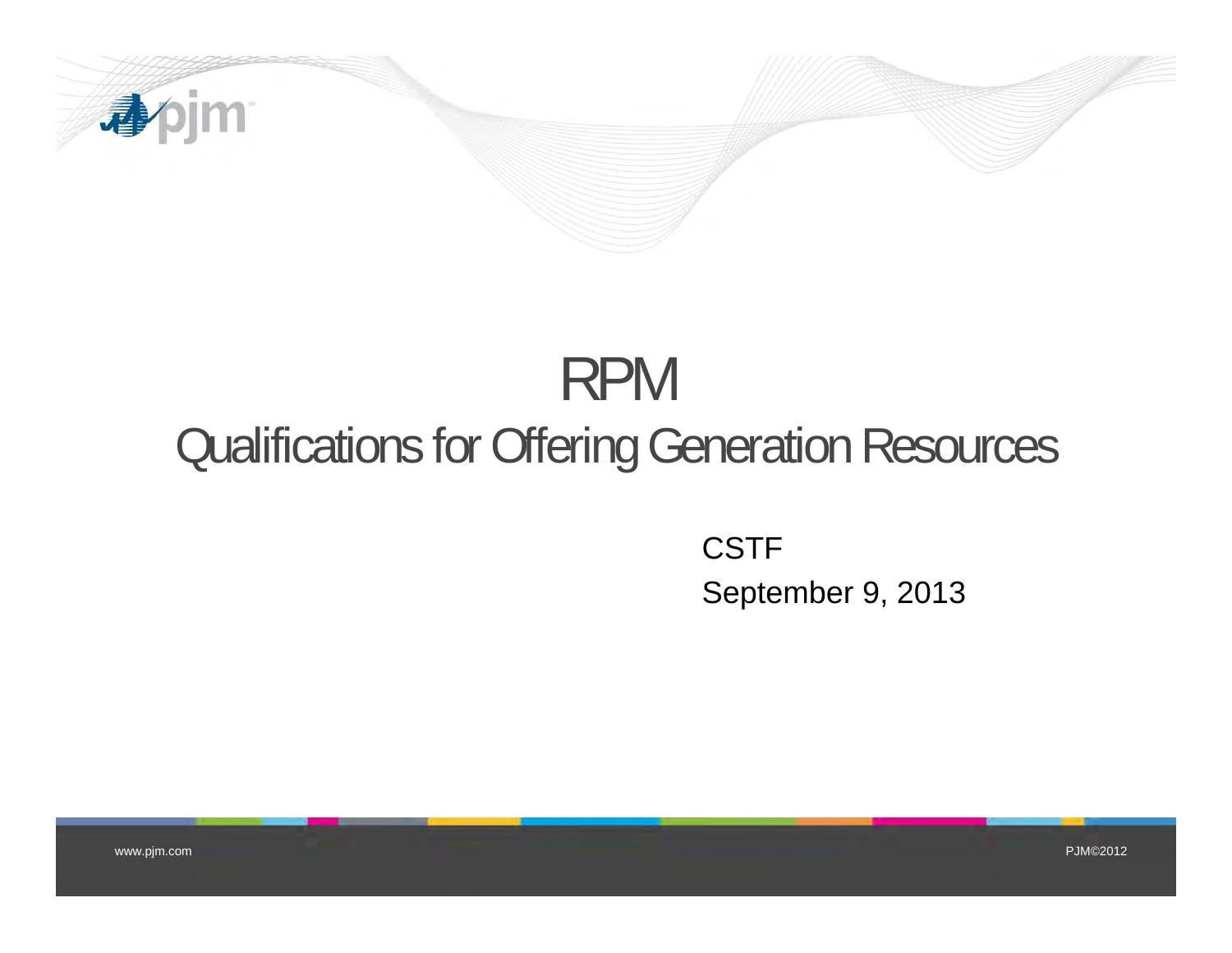

## Qualifications for Offering Generation Resources

| <b>Qualification</b> | <b>Existing Internal</b>                                              | <b>Existing External</b>                                                                                                                                                                                                                                                                                                                                                                                                                                                                                                                                                                                                                                                     | <b>Planned Internal</b><br>(includes upgrades to<br>existing units)                                                                                                                                                                                                                                                     | <b>Planned External</b><br>(includes upgrades to<br>existing units)                                                                                                                                                                                                                                                                                                                                                                                        |
|----------------------|-----------------------------------------------------------------------|------------------------------------------------------------------------------------------------------------------------------------------------------------------------------------------------------------------------------------------------------------------------------------------------------------------------------------------------------------------------------------------------------------------------------------------------------------------------------------------------------------------------------------------------------------------------------------------------------------------------------------------------------------------------------|-------------------------------------------------------------------------------------------------------------------------------------------------------------------------------------------------------------------------------------------------------------------------------------------------------------------------|------------------------------------------------------------------------------------------------------------------------------------------------------------------------------------------------------------------------------------------------------------------------------------------------------------------------------------------------------------------------------------------------------------------------------------------------------------|
| Deliverability       | Pre-certified by PJM as<br>meeting generation<br>deliverability test. | Evidence that<br>transmission service<br>has been applied for or<br>purchased from the<br>unit to the PJM border<br>and from PJM Border<br>into PJM is provided at<br>time of offer.<br>Firm transmission<br>service from unit to<br>border of PJM needs to<br>be obtained by start of<br>DY.<br>Deliverability<br>demonstrated prior to<br>start of DY by either (1)<br>obtaining firm PTP<br>transmission service on<br>PJM OASIS from<br>border into PJM; or (2)<br>obtaining "Network<br><b>External Designated"</b><br>transmission. Either<br>option $(1)$ or $(2)$ may<br>require transmission<br>upgrades to be<br>completed prior to June<br>1 <sup>st</sup> of DY. | Unit is participating in<br>RTEPP.<br>Start date of<br><b>Interconnection Service</b><br>is on or before start of<br>DY.<br><b>Impact Study</b><br>Agreement has been<br>executed for unit to<br>participate in BRA.<br><b>Interconnection Service</b><br>Agreement (ISA)<br>executed for unit to<br>participate in IA. | Same deliverability<br>requirements as<br>"Existing External"<br>generation.<br>Start date of<br><b>Interconnection Service</b><br>is on or before start of<br>DY.<br>Functionally equivalent<br><b>System Impact Study</b><br>Agreement has been<br>executed with<br>applicable TO/TP for<br>unit to participate in<br>BRA.<br>Functionally equivalent<br><b>Interconnection Service</b><br>Agreement (ISA)<br>executed for unit to<br>participate in IA. |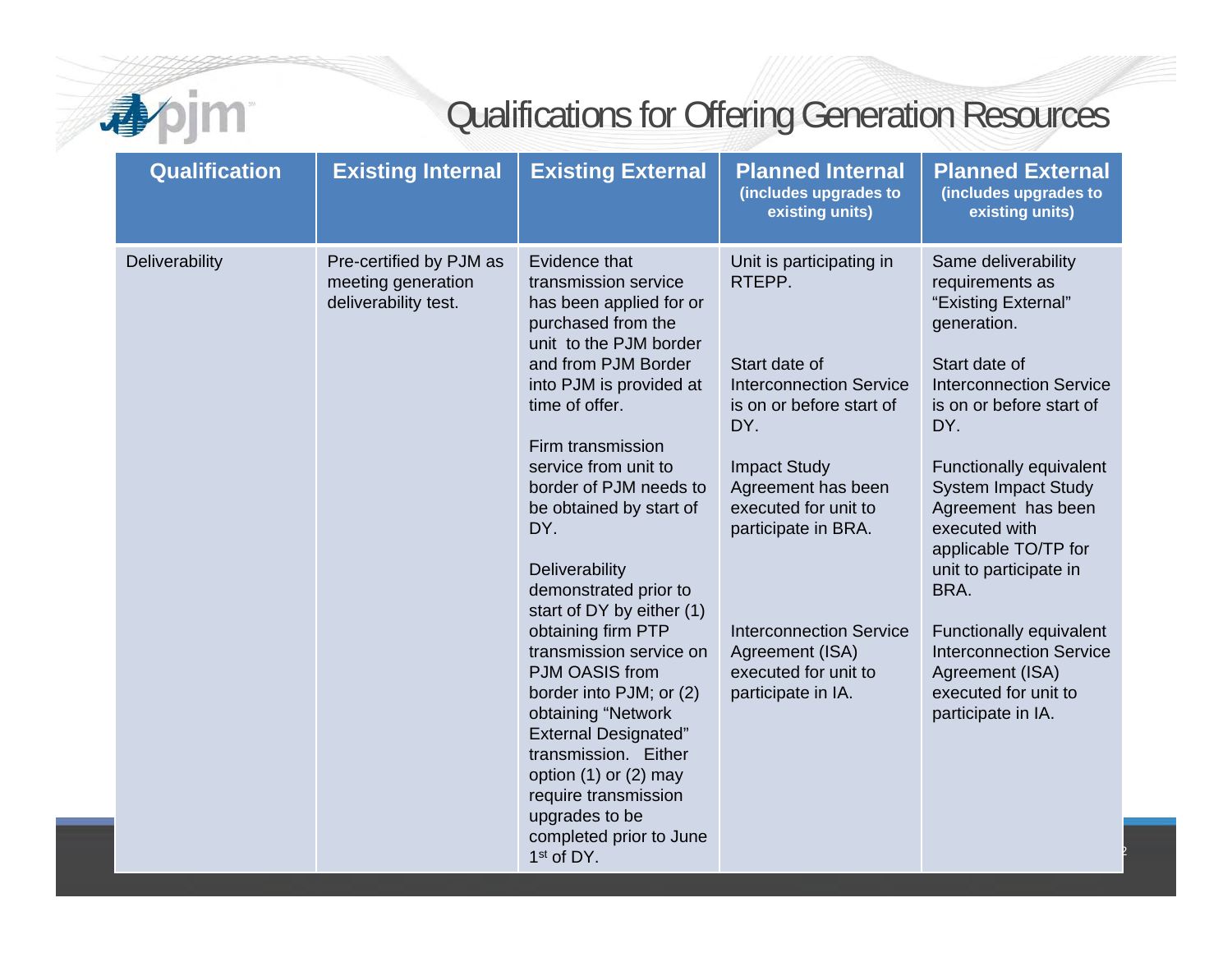| 3, |  |
|----|--|
| __ |  |
|    |  |

## Qualifications for Offering Generation Resources (Cont'd)

| Qualification                                                                                     | <b>Existing Internal</b>                                                                   | <b>Existing External</b>                                                                                                                                                                                                     | <b>Planned</b><br><b>Internal</b><br>(includes upgrades to<br>existing units)                                                              | <b>Planned External</b><br>(includes upgrades to<br>existing units)                                                   |
|---------------------------------------------------------------------------------------------------|--------------------------------------------------------------------------------------------|------------------------------------------------------------------------------------------------------------------------------------------------------------------------------------------------------------------------------|--------------------------------------------------------------------------------------------------------------------------------------------|-----------------------------------------------------------------------------------------------------------------------|
| Letter of Non-<br>recallability                                                                   | <b>NA</b>                                                                                  | $\sf X$                                                                                                                                                                                                                      | <b>NA</b>                                                                                                                                  | $\sf X$                                                                                                               |
| Unit resides in eRPM<br>resource portfolio of a<br>signatory of PJM<br><b>Operating Agreement</b> | Accomplished through<br>a "Approved" CAP<br>MOD or unit-specific<br>bilateral transaction. | Accomplished through<br>a "Provisionally<br>Approved" unit-specific<br>transaction with<br>"External Party" as<br>Seller. ("Approved"<br>status granted when all<br>generation<br>deliverability<br>requirements satisfied.) | Accomplished through<br>a "Provisionally<br>Approved" CAP MOD.<br>("Approved" status<br>granted once unit or<br>upgrade is<br>commercial.) | Same requirements as<br>"Existing External"<br>generation.                                                            |
| Relevant portion of unit<br>not specified in FRR<br>Capacity Plan for DY.                         | $\overline{X}$                                                                             | $\overline{X}$                                                                                                                                                                                                               | $\mathsf{X}$                                                                                                                               | $\mathsf{X}$                                                                                                          |
| <b>Historical NERC/GADS</b><br>unit performance data<br>is provided in PJM<br>format              | PJM already has data<br>in eGADs to establish<br>EFORd & EFORd-5 yr.                       | 5 years of historical<br>data is requested.                                                                                                                                                                                  | Class average data or<br>5 yrs of historical data<br>(if upgrade) will be<br>used to establish<br>EFORd & EFORd-5 yr.                      | Class average data or<br>5 yrs of historical data<br>(if upgrade) will be<br>used to establish<br>EFORd & EFORd-5 yr. |
| Applicable Credit has<br>been posted with PJM.                                                    | <b>NA</b>                                                                                  | Only required if<br>deliverability<br>requirements have not<br>been met yet.                                                                                                                                                 | $\sf X$                                                                                                                                    | $\mathsf{X}$                                                                                                          |
| www.pjm.com                                                                                       |                                                                                            | 3                                                                                                                                                                                                                            |                                                                                                                                            | <b>PJM©2012</b>                                                                                                       |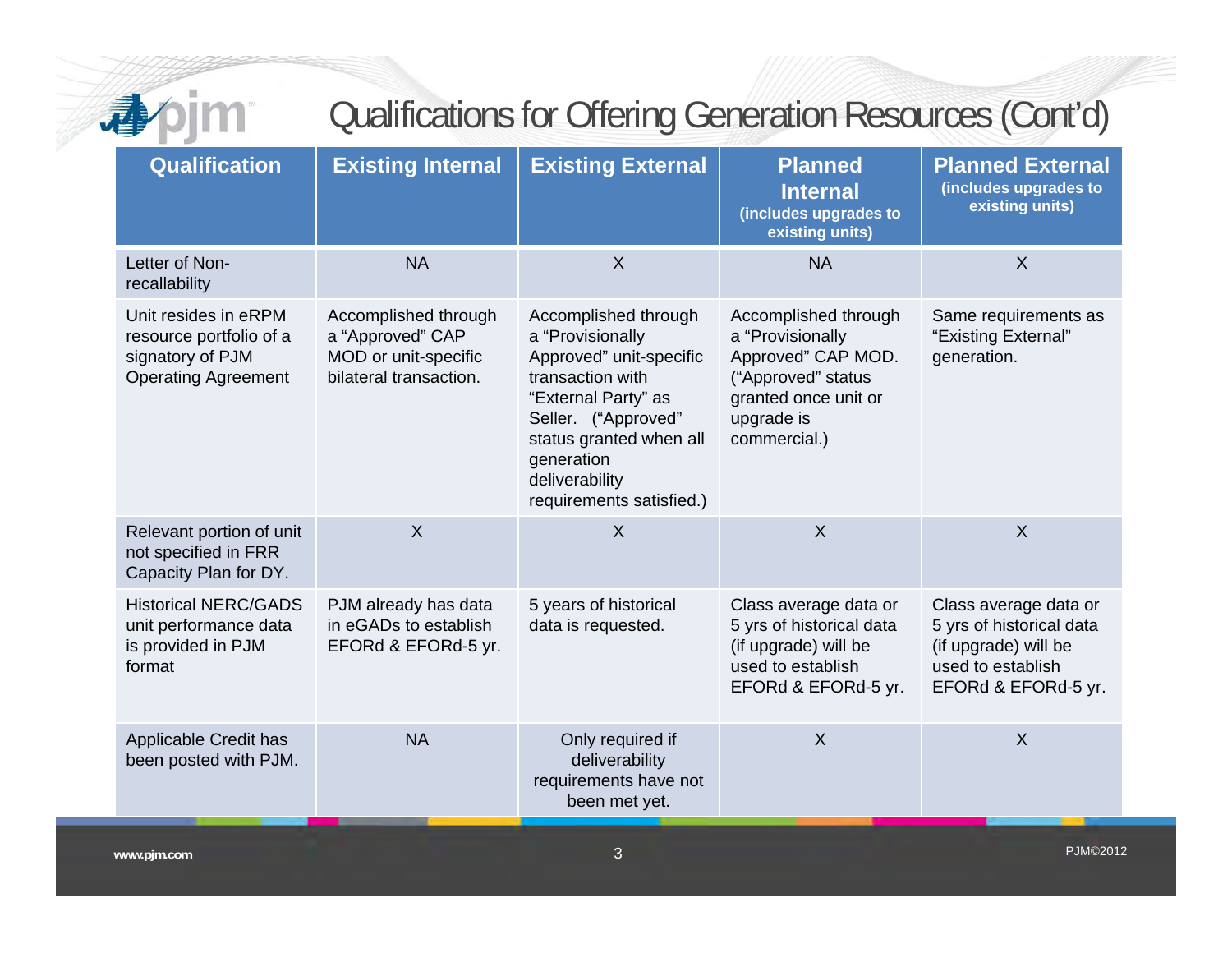

## Qualifications for Offering Generation Resources (Cont'd)

| <b>Qualification</b>                                                                  | <b>Existing Internal</b> | <b>Existing External</b> | <b>Planned</b><br><b>Internal</b><br>(includes upgrades to<br>existing units) | <b>Planned External</b><br>(includes upgrades to<br>existing units) |
|---------------------------------------------------------------------------------------|--------------------------|--------------------------|-------------------------------------------------------------------------------|---------------------------------------------------------------------|
| Operating and<br>maintenance<br>information submitted<br>in eDART and eGADs.          | X                        | X                        | X (once operational)                                                          | X (once operational)                                                |
| Owner/operator<br>performs summer and<br>winter net capability<br>tests.              | $\times$                 | $\sf X$                  | X (once operational)                                                          | X (once operational)                                                |
| Communication path is<br>established between<br>PJM dispatchers and<br>unit operator. | X                        | X                        | X (once operational)                                                          | X (once operational)                                                |